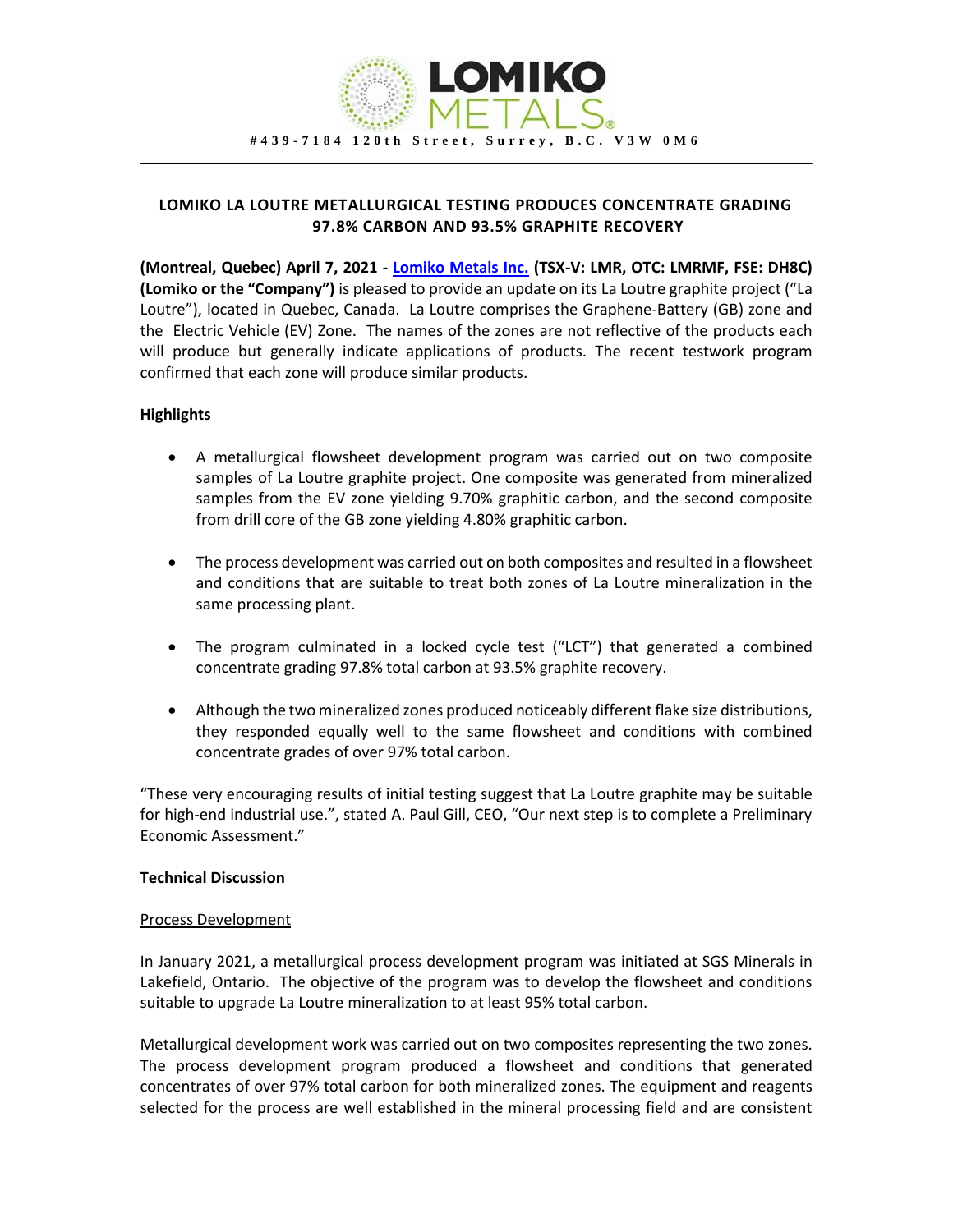

with other graphite projects. The flowsheet, which is depicted in Figure 1, comprises rougher/scavenger flotation stage, followed by a primary and secondary cleaning circuit.



The GB composite produced a final concentrate with a significantly higher mass recovery into the +80 mesh size fraction of approximately 50% compared to 25-30% for the EV composite. However, both composites responded equally well to the same flowsheet and conditions, producing combined concentrate grades that are consistently at least 97% C(t).

The program culminated in a locked cycle test (LCT) using a 50:50 blend of the two mineralized zones. The overall mass balance is presented in [Table](#page-2-0) [1.](#page-2-0) The mill feed grading 7.60% carbon was upgraded to a combined concentrate grading 98.5% carbon at an overall graphite recovery of 93.5%.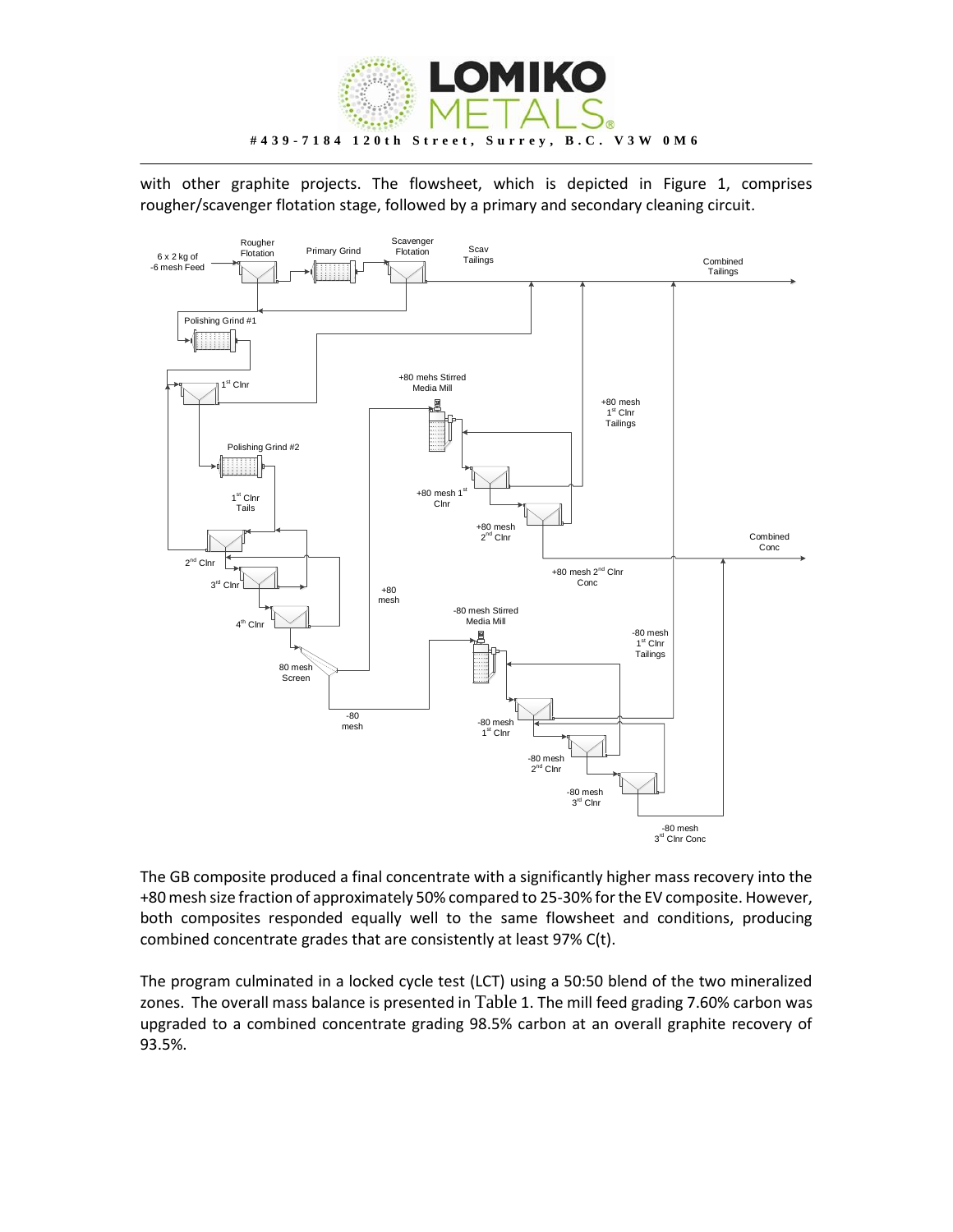

<span id="page-2-0"></span>

| Sample ID                   | Weight | Assays (%) | % Distr. |
|-----------------------------|--------|------------|----------|
|                             | %      | C(t)       | C(t)     |
| <b>Combined Concentrate</b> | 7.2    | 98.5       | 93.5     |
| +80 mesh 2nd Clnr Conc      | 2.9    | 99.0       | 37.1     |
| +80 mesh 1st Clnr Tails     | 0.1    | 34.9       | 0.3      |
| -80 mesh 3rd Clnr Conc      | 4.4    | 98.1       | 56.4     |
| -80 mesh 1st Clnr Tails     | 0.4    | 9.64       | 0.5      |
| 1st Clnr Tails              | 22.3   | 1.26       | 3.7      |
| <b>Scav Tails</b>           | 69.9   | 0.21       | 1.9      |
| Head (calc)                 | 100.0  | 7.63       | 100.0    |

|  | Table 1: Mass Balance of Locked Cycle Test LCT-1 |
|--|--------------------------------------------------|
|  |                                                  |

The final concentrates of the three cycles that were used to develop the overall mass balance were submitted for a size fraction analysis (SFA), and the average results of the three SFAs are presented in [Table 2.](#page-2-1) The combined concentrate grade of 97.8% total carbon is slightly lower compared to the direct concentrate analysis of the LCT mass balance, which is related to measurement uncertainties associated with assay methods.

A total of 32.4% of the concentrate mass reported to the +80 mesh size fractions at a combined grade of 97.8% total carbon. Another 10.8% of the mass was recovered into the -80/+100 mesh product at a grade of 98.2% and the balance of 56.8% reported to the -100 mesh size fractions at a combined grade 97.7% total carbon.

One of the primary applications for the -100 mesh size fraction is the value-add process to produce spherical graphite for batteries. The ability to upgrade the fines size fraction to almost 98% total carbon by flotation only might have a positive impact on downstream purification costs since concentrations of impurities are often proportional to purification cost.

<span id="page-2-1"></span>

| <b>Size</b>  |       | <b>Mass</b> | Grade  | <b>Distribution</b> |
|--------------|-------|-------------|--------|---------------------|
| <b>Mesh</b>  | μm    | %           | $%$ Ct | $%$ Ct              |
|              |       |             |        |                     |
| 32           | 500   | 1.0         | 97.6   | 1.0                 |
| 48           | 300   | 9.8         | 97.4   | 9.7                 |
| 80           | 180   | 21.6        | 98.0   | 21.7                |
| 100          | 150   | 10.8        | 98.2   | 10.9                |
| 150          | 106   | 17.5        | 98.1   | 17.5                |
| 200          | 75    | 13.0        | 98.3   | 13.1                |
| 325          | 45    | 13.5        | 98.1   | 13.6                |
| Pan          | $-45$ | 12.8        | 96.0   | 12.5                |
|              |       |             |        |                     |
| <b>Total</b> |       | 100.0       | 97.8   | 100.0               |

*Table 2: Average Size Fraction Analysis Results of LCT-1*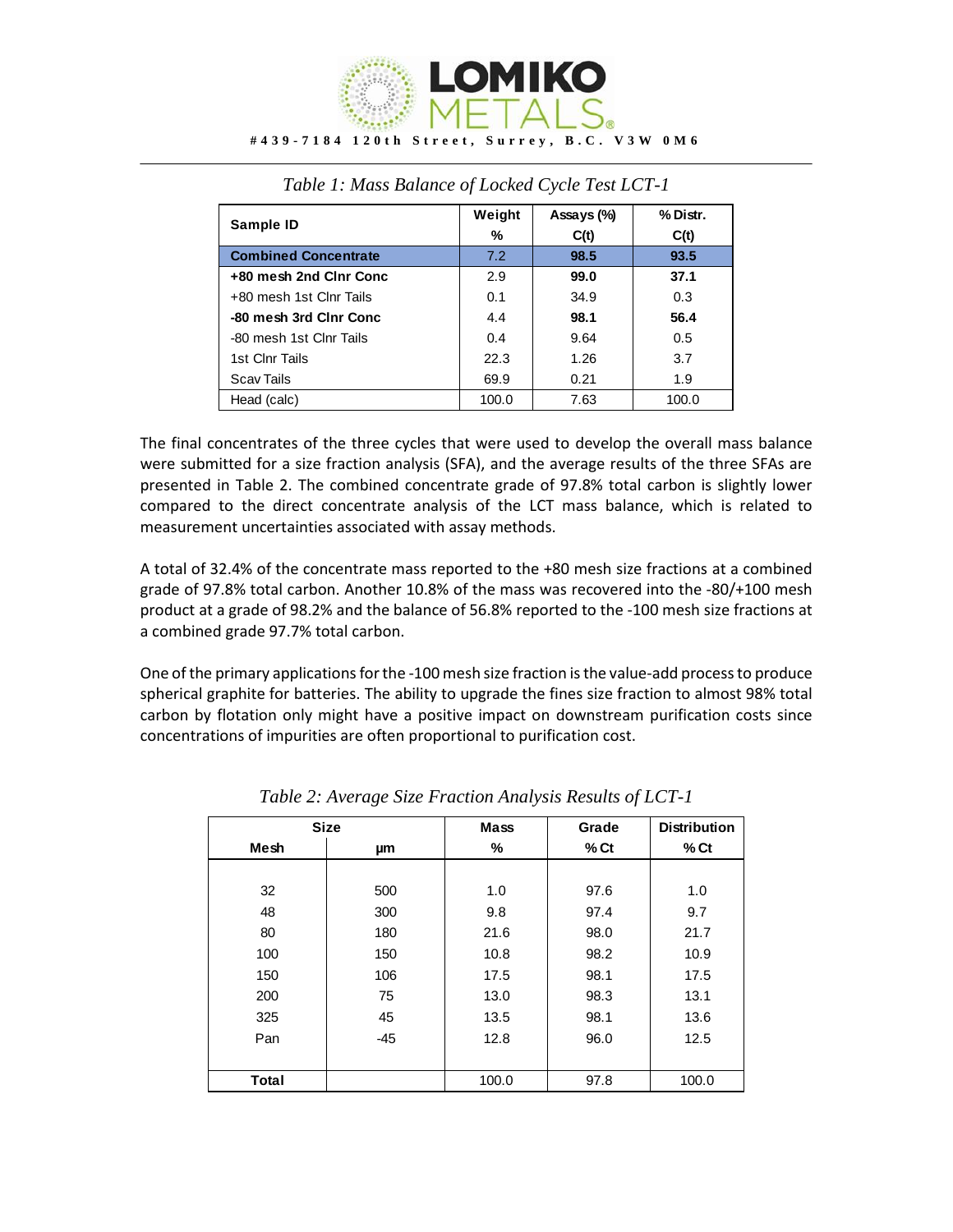

Preliminary comminution tests produced Bond ball mill work indices of 6.9 kWh/t for the EV zone and 11.2 kWh/t for the GB zone, which places La Loutre mineralization into the very soft to soft category, which is favourable for minimizing grinding energy costs.

### Next Steps

Variability flotation testing on four composites that made up the two development composites will be performed to complete the scoping level metallurgical study.

The combined concentrate of the LCT will be subjected to chemical and mineralogical characterization, which will determine the type and association of the remaining impurities in the graphite concentrate. This information will be used to commence marketing initiatives for La Loutre graphite concentrate.

The current process development program will be completed within the next couple of weeks, and the company commenced work on a preliminary economic assessment (PEA) study.

During the next phase of metallurgical testing, conditions of the existing flowsheet will be optimized to minimize flake degradation and maximize graphite recovery. Further, the optimization will evaluate potential capital and operating cost savings.

The robustness of the optimized flowsheet and conditions will be verified with a larger number of variability samples, and a more comprehensive comminution program will be completed.

## **Qualified Persons**

Mr. Oliver Peters, a Principal Metallurgist with Metpro Management Inc., is a Qualified Person within the meaning of NI 43-101. Mr. Peters is satisfied that the analytical and testing procedures used are standard industry operating procedures and methodologies, and he has reviewed, approved and verified the technical information disclosed in this news release, including sampling, analytical and test data underlying the technical information.

#### **Quebec's Role in The New Green Economy**

In 2020, The Quebec Government released the Quebec Plan for Development of Critical and [Strategic Minerals](https://cdn-contenu.quebec.ca/cdn-contenu/ressources-naturelles/Documents/PL_critical_strategic_minerals.pdf?1604003187) ("The Quebec Plan") which indicates graphite demand would likely increase 300-500% in the coming decades as more is used in the production of spherical graphite for anode portion of Electric Vehicle Lithium-ion batteries. Quebec has an opportunity to play a vital role in reducing carbon emissions and become a key provider of critical battery materials to the North American economy.

For more information on Lomiko Metals, review the website at [www.lomiko.com,](http://www.lomiko.com/) contact A. Paul Gill at 604-729-5312 or email: info@lomiko.com.